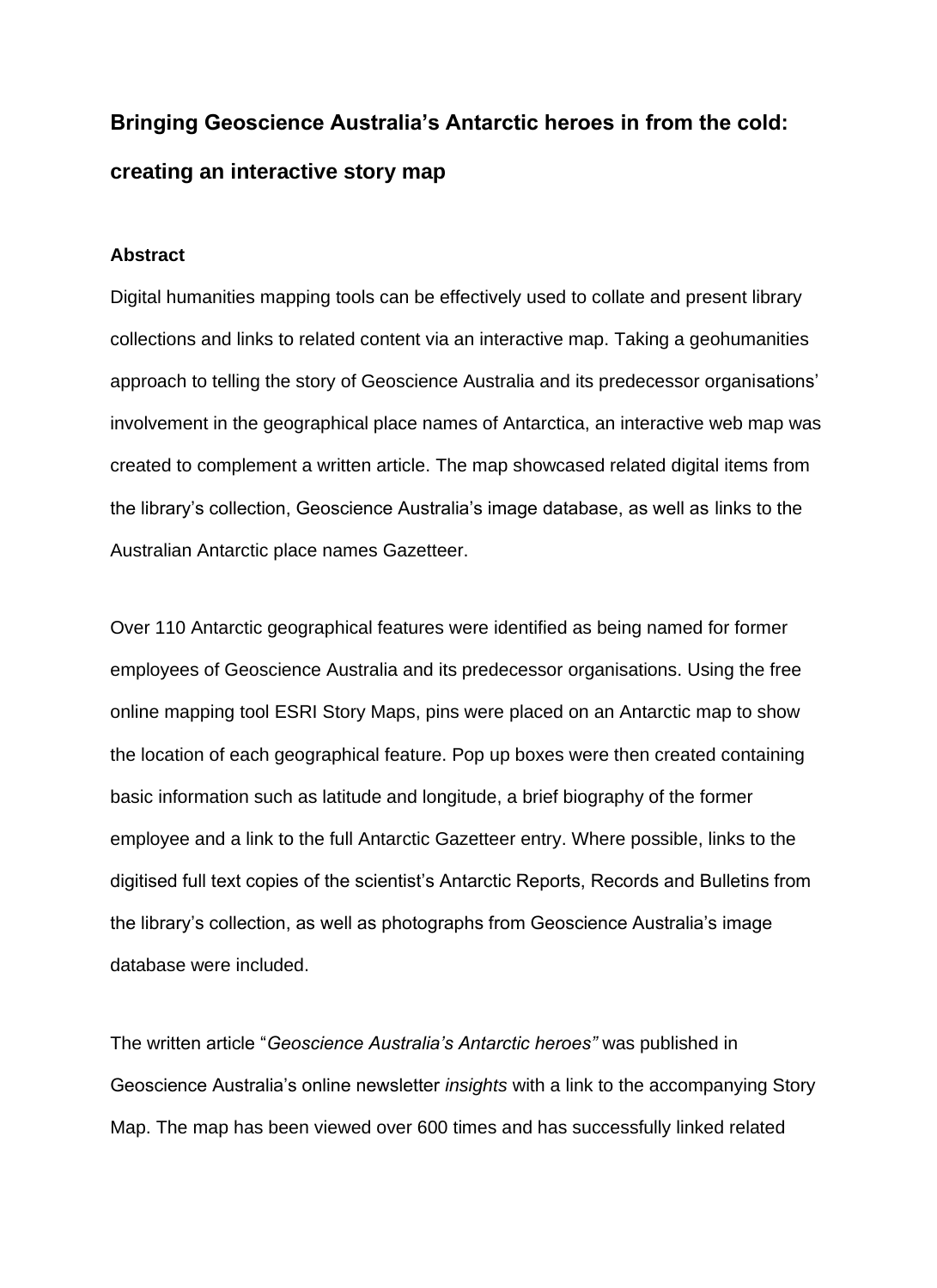information which was previously unconnected. Anecdotal feedback from users indicated that they found the map to be an easy access point to discover the Antarctic collection without having to interact with a text based catalogue search screen.

The interactive Antarctic map allowed connections to be made in an easily accessible and visual manner between items in the library's collection as well as to other collections within Geoscience Australia and the broader Antarctic community. This map has led to a digitisation and crowdsourcing transcription project of Geoscience Australia's Antarctic field notebooks to enable the future linking of related library resources and to increase online access to our Antarctic collection.

#### **Introduction**

Geoscience Australia is a government entity within the portfolio of the Department of Industry, Innovation and Science and is located in Canberra. Within Geoscience Australia's purpose-built facility lies the Doc Fisher Geoscience Library which boasts a desert garden complete with dinosaurs. Our Library is regarded as one of the most extensive collections of geoscientific literature in the Southern Hemisphere, with items dating from 1742 to the present day.

Our collection consists of a wide range of items including e-journals, databases, ebooks, rare books, maps, atlases, print journals, aerial photographs, field notebooks, pamphlets, manuscripts, photographs and even a radioactive rock (safely stored outside the library!). As would be expected of the national geological and geospatial advisor, our collection provides extensive coverage of Australia and its territories including Antarctica.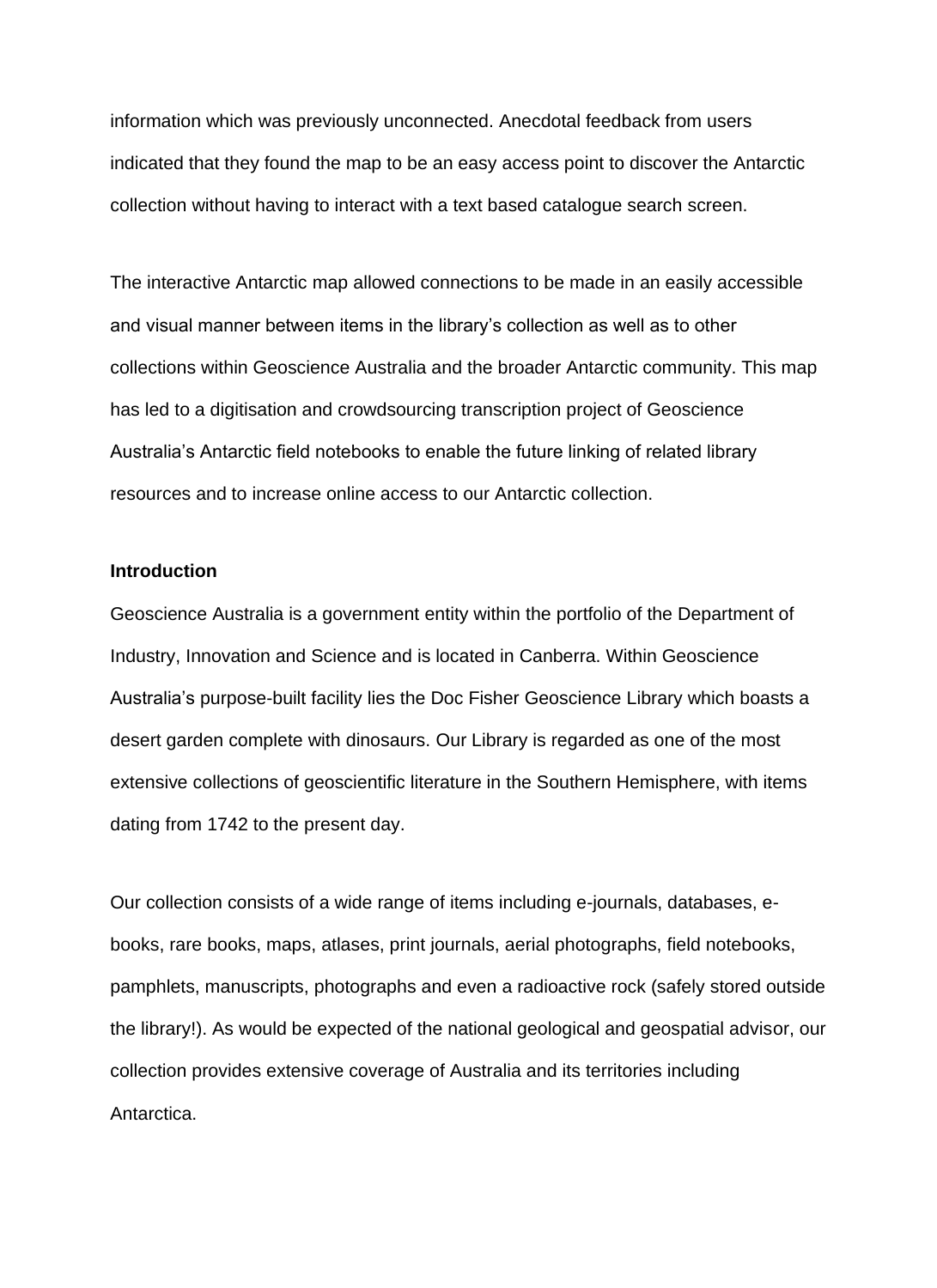Our Library has the privilege of not only providing assistance to Geoscience Australia's scientists, but also being open to the public. We are visited online and in person by university staff and students, private industry providers, interested members of the public, and retired geologists who never lose their enthusiasm for the earth sciences. In the past few years we have seen an increase in the number of family historians and arts and humanities-based researchers who are turning to our collection to answer their diverse enquiries.

A fundamental principle of science communication is to engage with your audience in a manner which makes the science accessible. We took this approach in working with Geoscience Australia's Antarctic Geoscience team to tell the story of our institution's involvement over the years in the creation of geographical place names in Antarctica . A simple interactive online map provides an accessible entry point to the public to engage with the story and items relating to geoscientific exploration in Antarctica.

This paper will present the case study of how we used a digital humanities tool to take a geohumanities approach to telling the story of our organisation's contribution to the exploration and mapping of Antarctica and raise awareness of our Library's collection of Antarctic resources.

### **Case study**

Geoscience Australia and its predecessor organisations, the Bureau of Mineral Resources (BMR), the Department of National Mapping and Australian Geological Survey Organisation (AGSO) have all made significant contributions to scientific exploration in Antarctica. Since the first Australian National Antarctic Research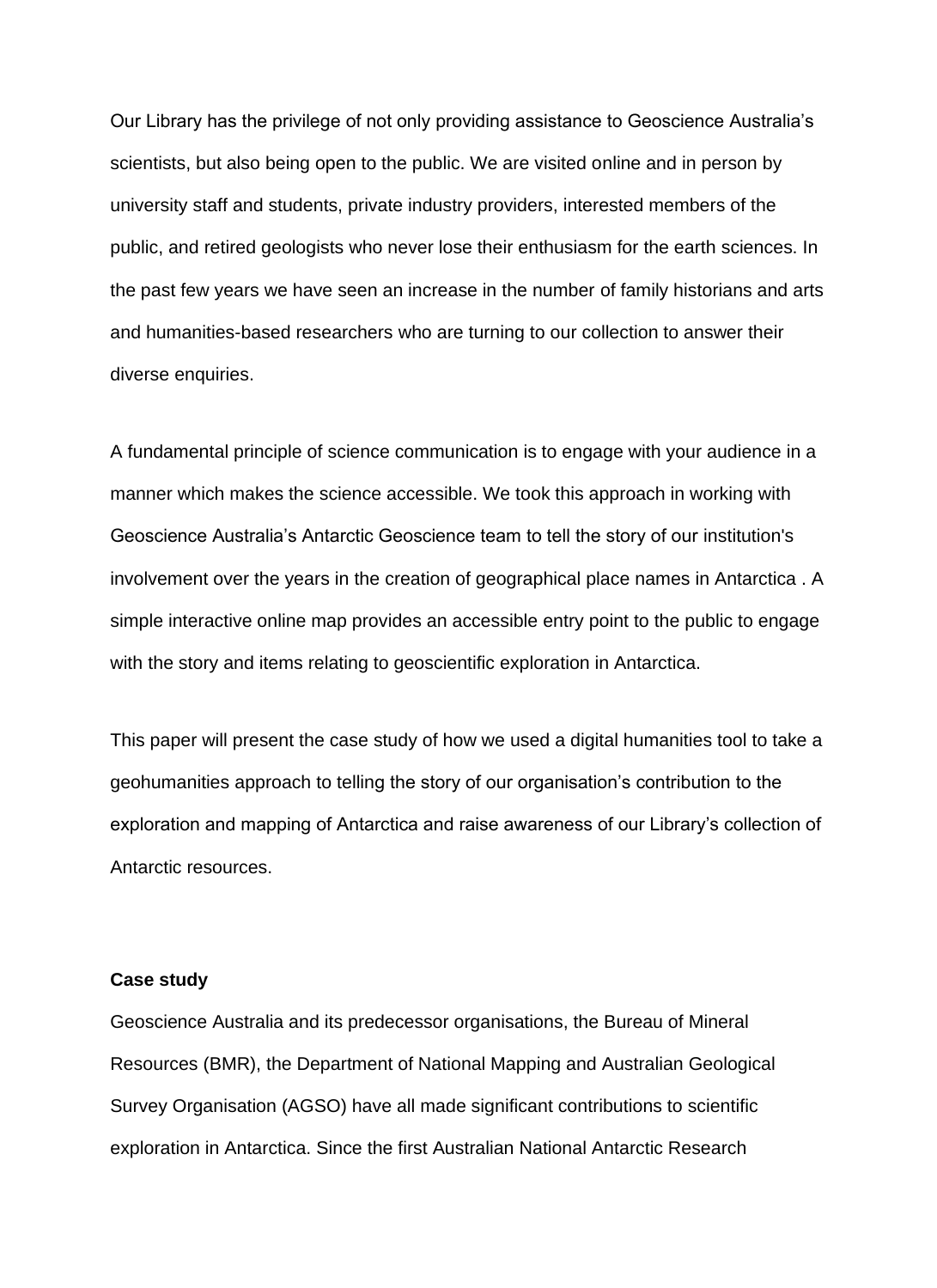Expedition (ANARE) voyage in 1947, geologists and surveyors have been an integral part of mapping and describing the surface of Antarctica. The contributions made by these scientists are often reflected in the naming of the geographical features of the Antarctic regions in which they worked.

Our current Antarctic geoscientists were aware of the important contributions made by our predecessors and wanted to highlight the history of Geoscience Australia's sustained contribution to Antarctic geoscience through writing an article for our online newsletter *insights*. The focus of the article was the more than 110 Antarctic geographical features which bear the names of former staff members who made contributions to Antarctica either on the ground or in office-based support roles. It became apparent that our Library contained an extensive collection of resources which were created by these scientists arising from their time in Antarctica, which would be of interest to and enrich the telling of the story. The challenge was how to integrate our Library's resources, which primarily were text based catalogue records, into a visual and interactive representation which would complement the written article and engage the audience. Digital humanities provided the solution to our dilemma.

## **Digital Humanities**

Originally known as Humanities Computing from its emergence in the 1950s, the term Digital Humanities came into mainstream use in 2004 to describe the work being undertaken across the humanities and computing fields (Vanhouette, 2013). Consensus on a definition of digital humanities has been the source of much debate with multiple views being presented including 817 definitions submitted by participants from the Day of DH (Heppler, 2015). Despite a multitude of definitions, a common theme of the intersection between computing and the humanities emerges as a central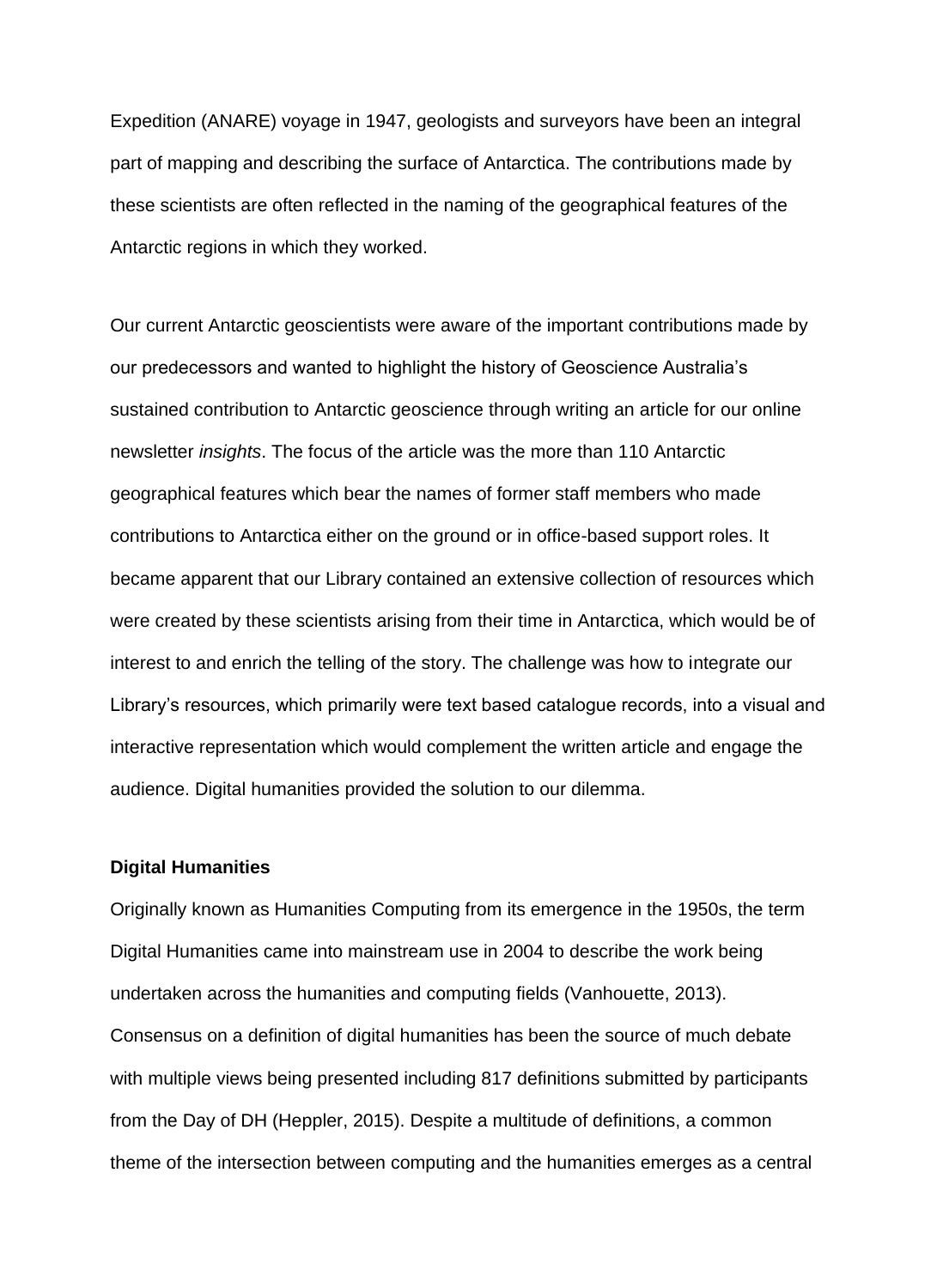component of most definitions. In his discussion on the definition of digital humanities, Vanhouette (2013) presents the broader perspective on what digital humanities do when he states that "Digital Humanities tries to model the world around us through success and failure in order to arrive at a better understanding of what we know and don't know about humankind, their activities, artefacts, and record". This definition reflected the aim of our project which was concerned with trying to better understand and communicate our scientists' endeavours in Antarctica in a visual manner using our Library's collection and related artefacts.

Within the broad field of Digital Humanities there exists a number of special interest groups (SIG) which focus on smaller subsets of research interests. In 2013, the Alliance of Digital Humanities Organisations (ADHO), established a GeoHumanities SIG with the aim to focus "on spatial, spatial-temporal and "placial" perspectives in the digital humanities" (Alliance of Digital Humanities Organisations: GeoHumanities Special Interest Group, 2016). It is worth noting that one of the inaugural co-chairs was a librarian, Kathy Weimer, from Rice University who along with geographer Karl Grossner of Stanford University recognised the need to form a community to support the demands of geographical based research. A recent report published by Gale Cengage and *American Libraries* highlighted the intersection between libraries and Digital Humanities in the American setting and the ways in which libraries are supporting Digital Humanities projects (Varner and Hswe, 2016).

The geographical nature of our story was a key factor in selecting an interactive map to visualise it. As time and resources were limited, we sought a solution which was cost effective and required little setup infrastructure. The ADHO GeoHumanities SIG has compiled an ever-growing list of digital mapping tools within the Digital Research Tools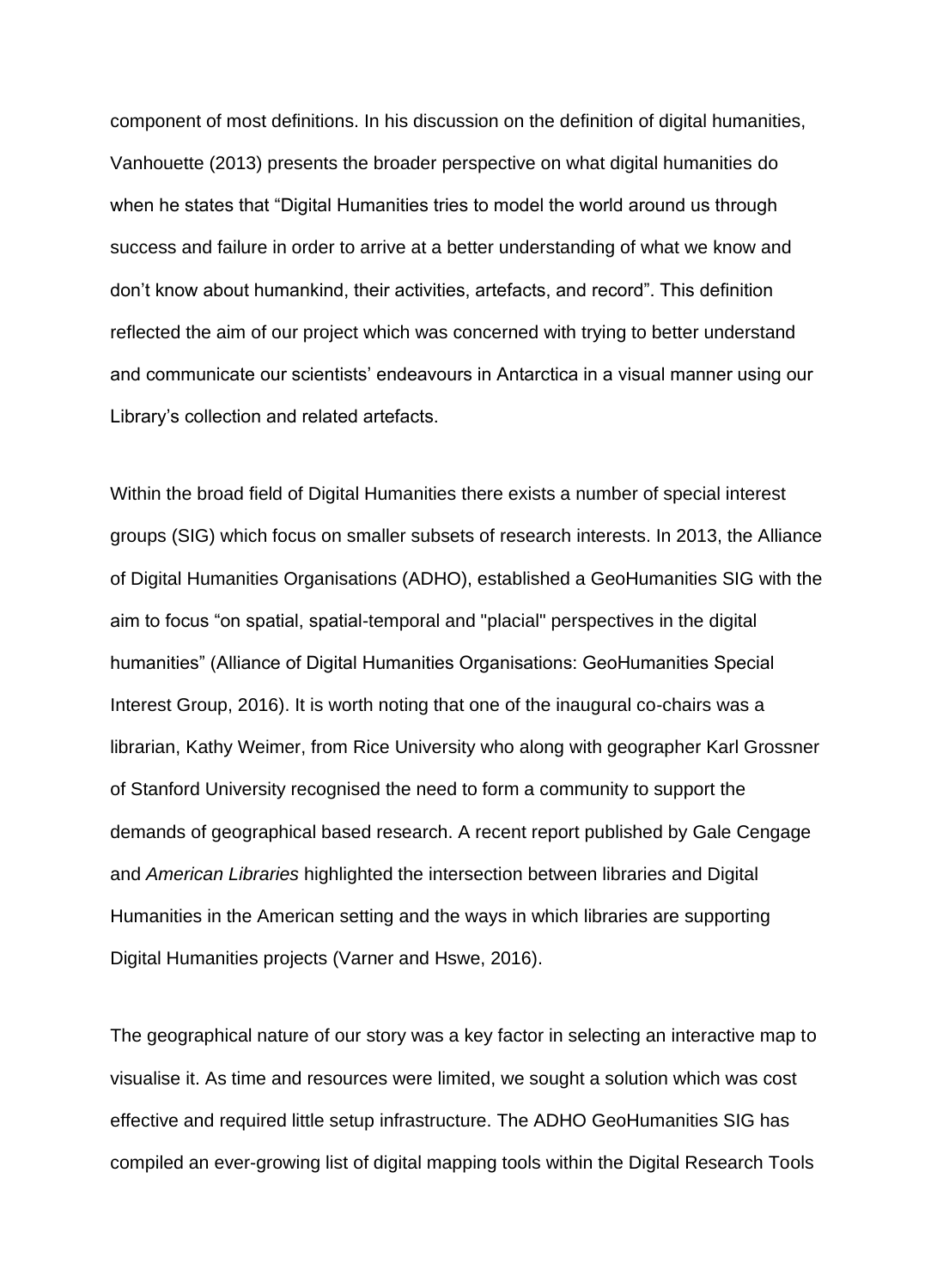(DiRT) resource. The list of mapping tools provided on DiRT

[\(http://dirtdirectory.org/categories/mapping\)](http://dirtdirectory.org/categories/mapping) presented us with a number of options to choose from. We selected ESRI with their free online ArcGIS Story Map product as the most suitable solution to visualise our story.

#### **ESRI Story Maps**

ESRI is a GIS (Geographic Information Systems) company that provide a range of spatial services to clients, including the free online platform, Story Maps. Story Maps is a cloud based platform which allows users without access to, or technical knowledge of, specialist GIS software to utilise the capabilities of GIS to create an online map which communicates a story to a broader audience.

Users can access this free service by registering on the ESRI Story Maps website [\(https://storymaps.arcgis.com\)](https://storymaps.arcgis.com/) to create a user profile. There are ten different standard Story Map templates to choose from with new features and interfaces being regularly added to the suite. Regardless of the template used, the underlying principle remains the same, which is using a map to communicate a story and populating the map with resources which enhance the telling of it. Story Maps was a logical choice for complementing the written Antarctic article and showcasing the relevant items from our Library's collection, as it presented the opportunity to locate the place names in context on a map, and present items related to the person after whom the location was named. Geoscience Australia also had the desktop version of ArcGIS deployed across our organisation which enabled us greater flexibility in customising features such as the base map, as both products were compatible with each other.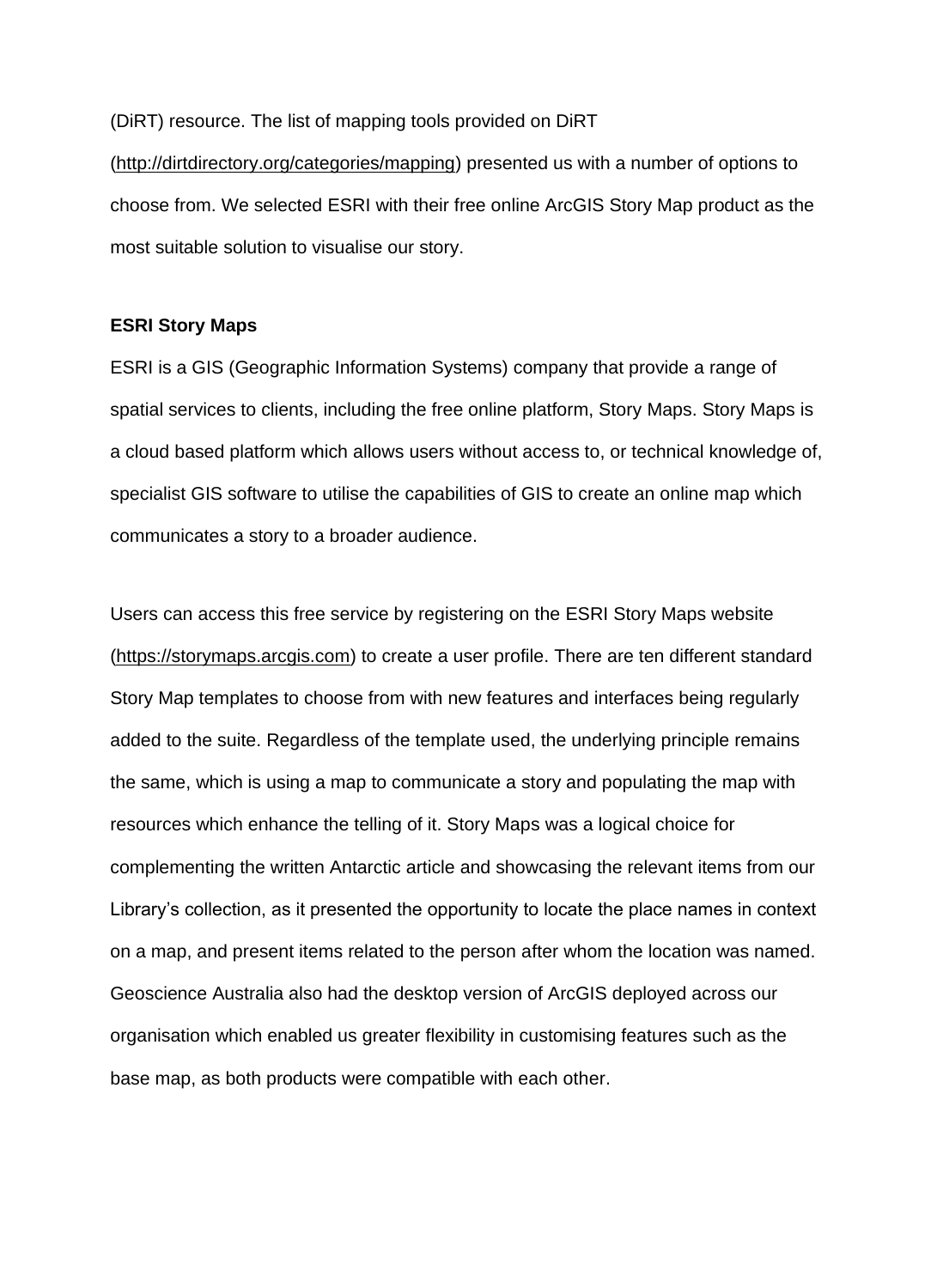#### **Construction**

The first step in constructing the Story Map was to decide upon the narrative which we wanted to convey through the map. As we were aiming to complement the written story about the history of our geologists and surveyors in Antarctica, we had a clear narrative to share through our map. By focusing on depicting the location of the geographical place names which were often assigned the names of those who first visited them, we were able to demonstrate the scope of the work which had been undertaken and the breadth of the overall scientific work program in Antarctica.

Once we had decided on our narrative, we focused on discovering and collating the relevant resources from both within the Library's collection and from the internet which would help enrich our story. Our Library has a wide range of unique Antarctic resources produced by our organisation and its predecessors including the published reports of the trips to Antarctica outlining analysed observations and considered geological findings; field notebooks (including one of Kerguelen Island in the Sub Antarctic which was written on the first ANARE voyage); aerial photographs which were used in pre-GPS days to determine locations and record the sites where rock samples were collected. Outside of the Library's collection, Geoscience Australia has an extensive collection of photographs taken by personnel during their trips to Antarctica as well as the rock samples which they collected during their time in the field and the subsequent thin section slides.

From sources external to our organization we were able to locate other highly relevant information to be included in our map. The Australian Antarctic Division manages the Australian Antarctic Data Centre that houses the Australian Antarctic Gazetteer. The Gazetteer is the official record of the name and location of recognised geographical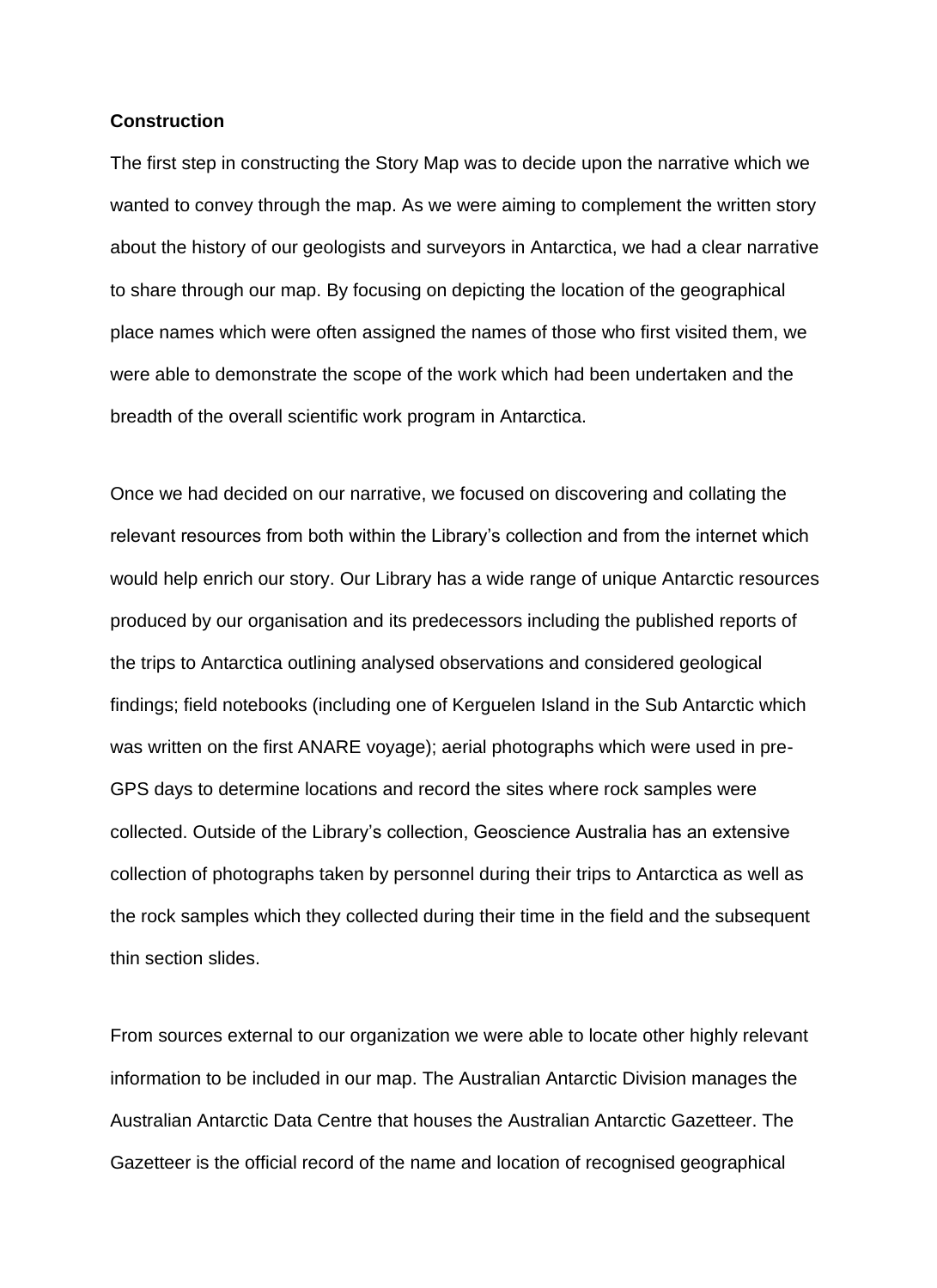place names in Antarctica. Gazetteer entries will also often contain brief biographical information about the person after whom the feature was named. By combining the above mentioned relevant resources together on the map, viewers were presented with a more comprehensive understanding of the context in which the work was undertaken by the scientists and of the scientist themselves.

A limitation when deciding what resources to include in the map was the lack of availability in digital formats of all of the relevant resources being in a digital format. Due to this reason, the resources from Geoscience Australia which were presented in the map were limited to the published reports and general photographs which were already digitised, as well as the links to entries in the online Australian Antarctic Gazetteer.

There is a wide and ever increasing range of Story Map templates to choose from when deciding on a design to use for your map. As the main focus of our article was on the place names and the story of the people behind them, we chose to use the basic Story Map template which provided a clear and minimal interface so that the place names became the focus of the map. By clicking on a pin placed at a geographical location, a pop-up box was displayed containing additional information about the person the place was named for including a brief biography, a link to the Gazetteer entry, links to full text copies of any reports published by the person, and where available, a photograph of either the person or the place.

Once the template had been chosen, we created a base map layer. Story Maps has a number of existing base maps covering different views such as topographic, open street map and satellite imagery which can be used. However, the platform also allows users to upload alternative base maps. We created our own base map layer for our Story Map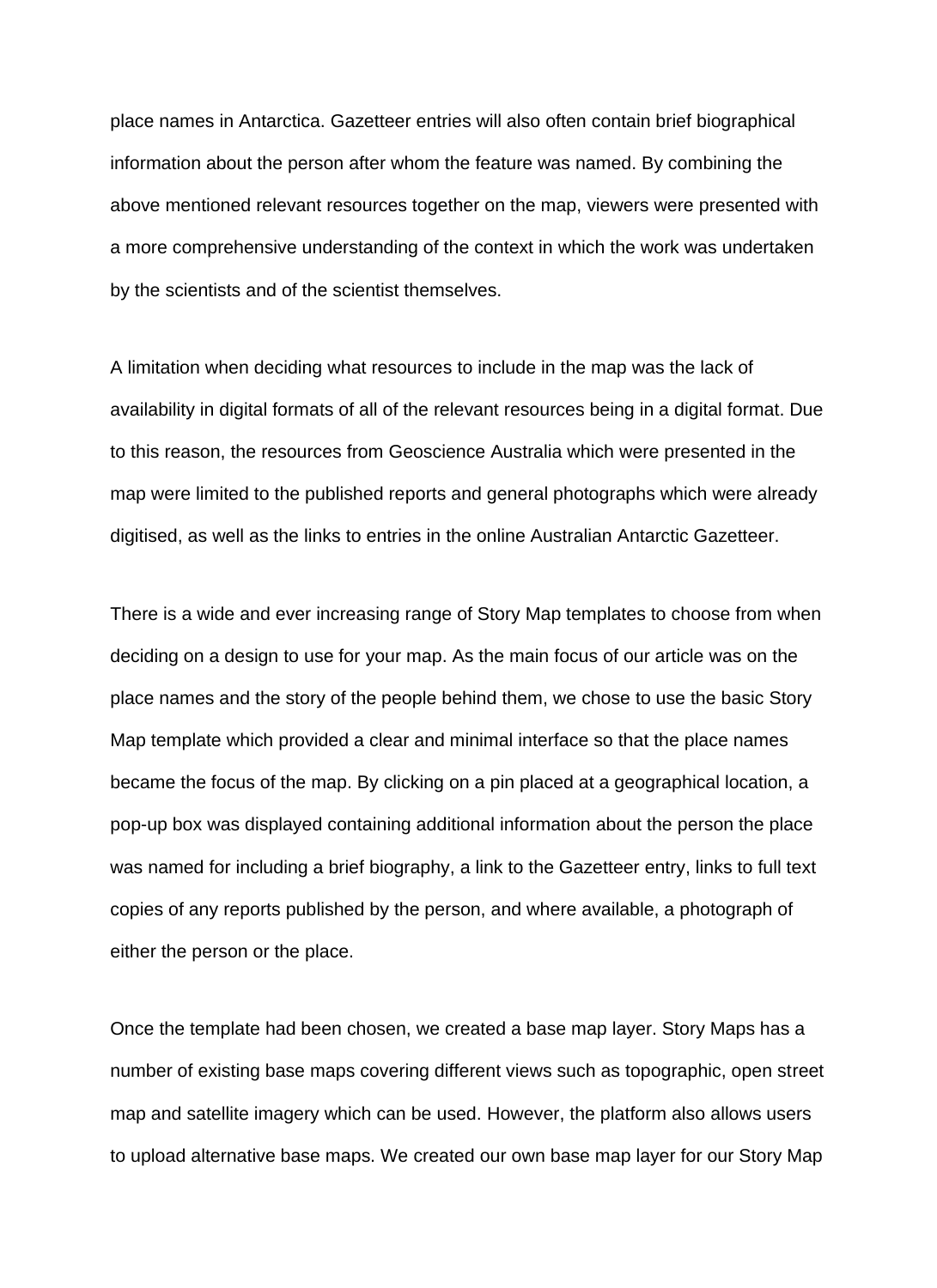as we were keen to highlight geographical features of Antarctica. In particular, we wished to draw attention to the fact that although the vast majority of the continent of Antarctica is covered by a thick ice sheet, exposed rock outcrops account for approximately 1-2% of the landmass. Using shapefiles of the Antarctic continent from the Antarctic Digital Database acquired via the Scientific Committee on Antarctic Research, we manipulated these using ArcGIS desktop and overlaid the Australian Antarctic Territory (AAT) boundaries on the map to highlight the areas in which the scientists in question had primarily worked. This extra detail also served as a visual marker to show why the place names were concentrated in their locations. The completed map layer was then saved to one of our servers and the layer was added to our map.

With the base map layer in place, it was time to populate the map with pins corresponding to the locations of the identified list of place names. Pins could be automatically placed in locations by uploading text files containing fields with the location names and corresponding latitude and longitude coordinates, or by manually finding and placing a pin on the map. The pin icon could be customised to suit the user's preferences. Once a pin was placed, the pop-up box could be populated with the desired information. This was a straightforward process of typing in information and adding hyperlinks to online resources such as the digitised reports, photographs, and Gazetteer entries. Photographs and any videos need to be hosted outside the Story Map platform, with the links inserted into the pop-up box. Although we didn't use this feature, Story Maps also offers the ability to import media from Flickr, Google+/Picasa and YouTube and if this content is geotagged it will automatically be placed at the correct location on the map. The completed map was then saved and released through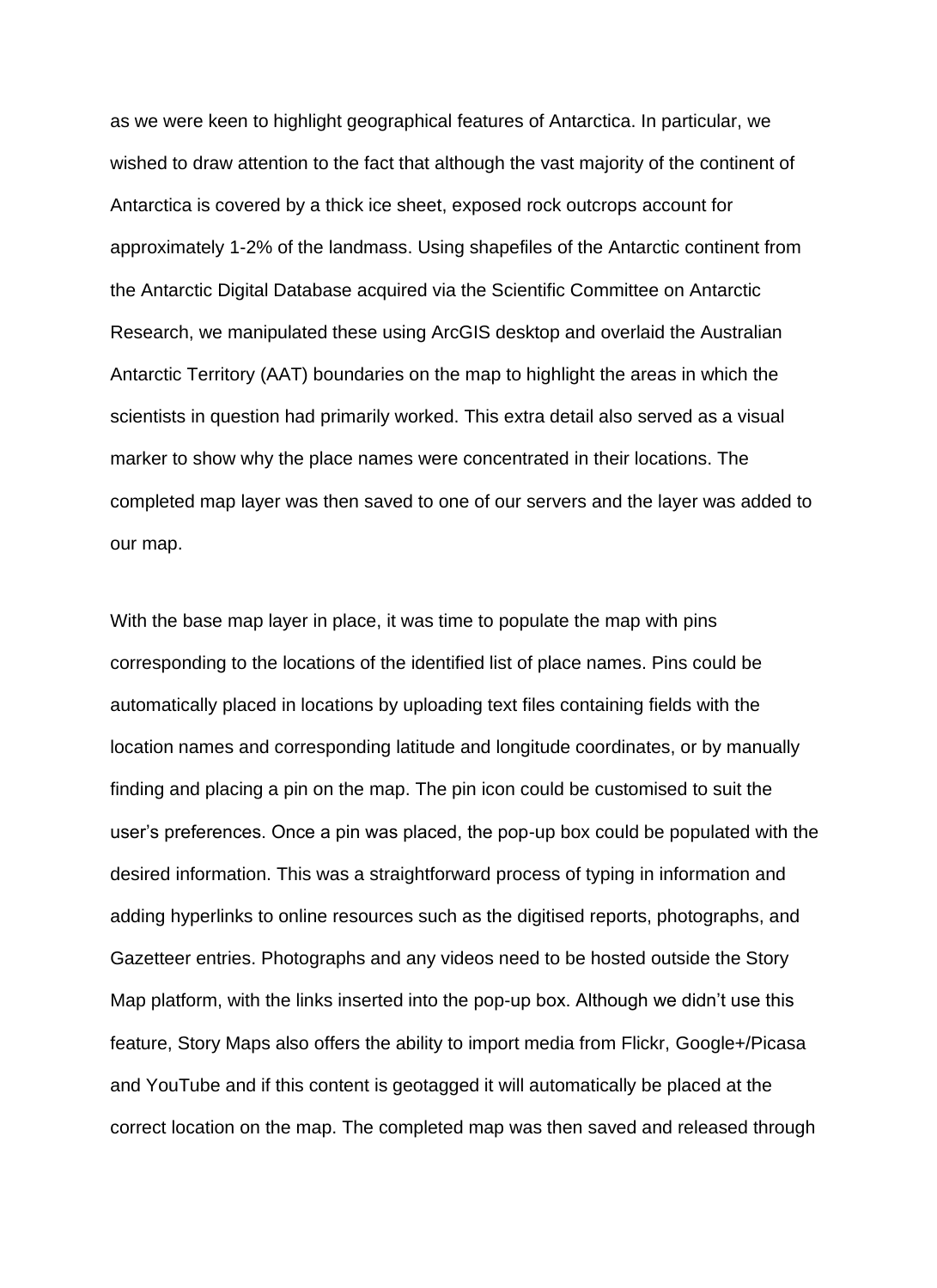the Geoscience Australia account. To ensure the maximum exposure for the map, the open access viewing option was selected so that any member of the public could view it.

The Story Maps website has numerous tutorials covering the steps required to construct the different maps. The tutorials are easy to understand and have screen captures demonstrating key points in the construction process. A gallery of examples of completed projects also provides inspiration and guidance to new users when beginning their map.

As with any new venture, a number of lessons were learned from the process of constructing the map. In particular, the selection of the Story Map template would be different if this map was to be constructed again. The initial aim of the map was to complement the written article *'Geoscience Australia's Antarctic heroes'* which provided in-depth context for the map. This worked well for us, but the impact and usefulness of the map as a stand-alone product was reduced when the map was accessed directly, rather than through the link in the article where the background and explicit linkages to the library resources were stated. To rectify this and maximise the outreach benefits of the map, a different template such as Story Map Journal could be selected. A Journal template would allow for the narrative contained in the article to be included on a side panel of the map, ensuring that viewers were always presented with the context of the story. Consequently, viewers' awareness that the Library was the source of most of the items in the map would be increased.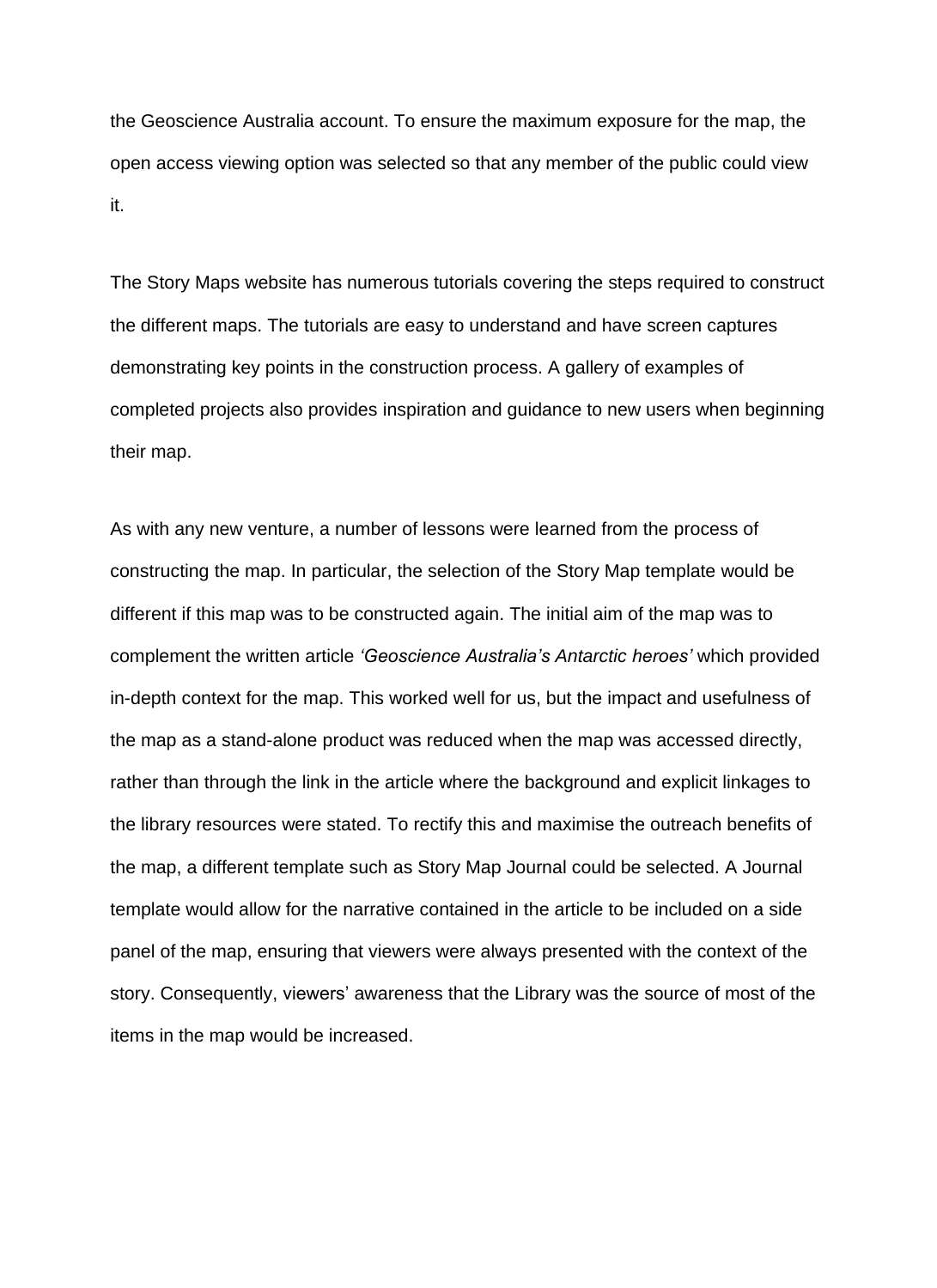#### **Results**

Using the Story Map to complement the written article has had a number of positive results. Since it was released in June 2015, the map has been viewed over 600 times. It has proven to be a useful outreach tool for showcasing our Library's collection of Antarctic resources to the general public in an easily accessible format. This invites users to browse and explore the collection. The map allows the public to interact with items from the collection without having to know what they are looking for, and without having to enter text based search terms as is required when using the library catalogue. This removes a barrier to accessing the collection and makes it more user friendly.

The linking of related resources from within our Library, the wider Geoscience Australia community and externally is another factor in the success of the map. The flexibility of the map enables resources from multiple sources to be curated and presented to users in a manner which makes it easy for them to explore. Items related to a person or location are displayed without having to conduct searches across the various sources.

Visualising part of our Antarctic collection raises potential questions which could lead to further research. Seeing the place names located on the interactive map provides viewers with greater context than seeing a text based list of the place names. Looking at the distribution of place names across the map shows that a few of the named geographical features fall outside the AAT. This could lead to further research exploring such issues as scientific collaboration between nations in Antarctica.

The Story Map demonstrated that a scientific library collection can be used outside of the field of scientific research. The majority of our patrons use our collection for scientific research, however the map shows that the same items hold value for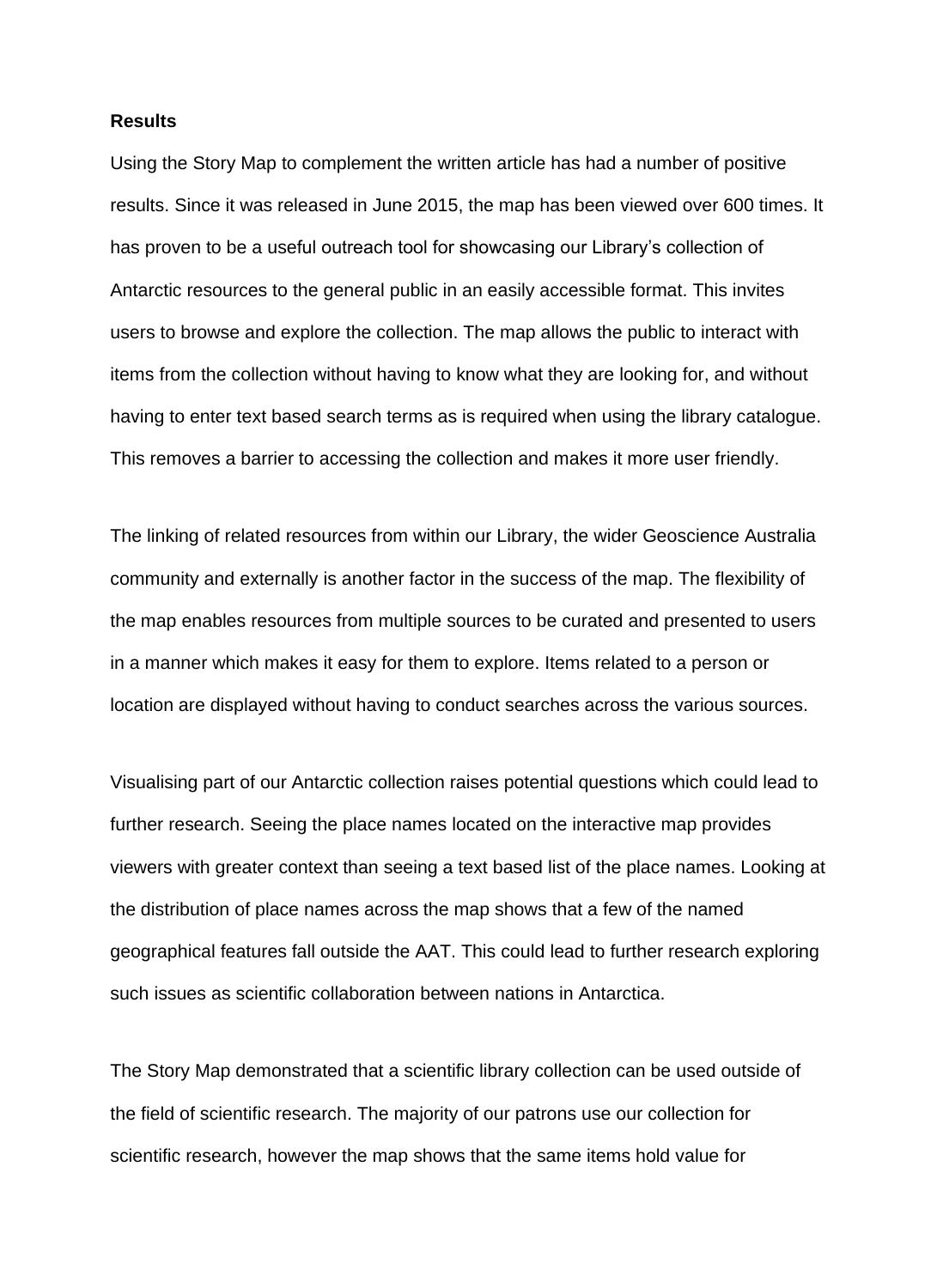humanities researchers. By demonstrating through the Story Map how our collections can be used outside of the field of applied science and highlighting the human element that the items contain, we hope to make more researchers aware of our collection and encourage them to use it in their research.

An unexpected, but pleasant, outcome of the project has been the offer of additional related material from members of the public. A retired geophysicist who previously worked for the BMR saw the map and contacted the library with the offer of additional photographs and an article that he had written about his time working in Antarctica. This information enhances the map and also helps to raise awareness of the Library's resources with the wider community.

The interest shown by the public in the Antarctic Story Map led to a related citizen science crowd sourcing transcription project being undertaken with our Antarctic field notebooks. Geoscience Australia's Library holds 84 field notebooks written by geologists during their visits to Antarctica. The notebooks contain the handwritten observations and accounts of life in the field and include details of the rock samples collected, geographic coordinates and air photographs used. These notebooks were unable to be included in the Story Map as they were not digitised.

With the support of our Antarctic Geoscience Team, the notebooks have been scanned and uploaded into the Australian Museum's DigiVol online transcription platform. A team of dedicated and enthusiastic volunteers from around Australia transcribed the handwritten notebooks in an impressive 6 months! The initial transcriptions are currently being validated and will be uploaded to the Biodiversity Heritage Library enabling access to them from anywhere in the world. The transcriptions also include a number of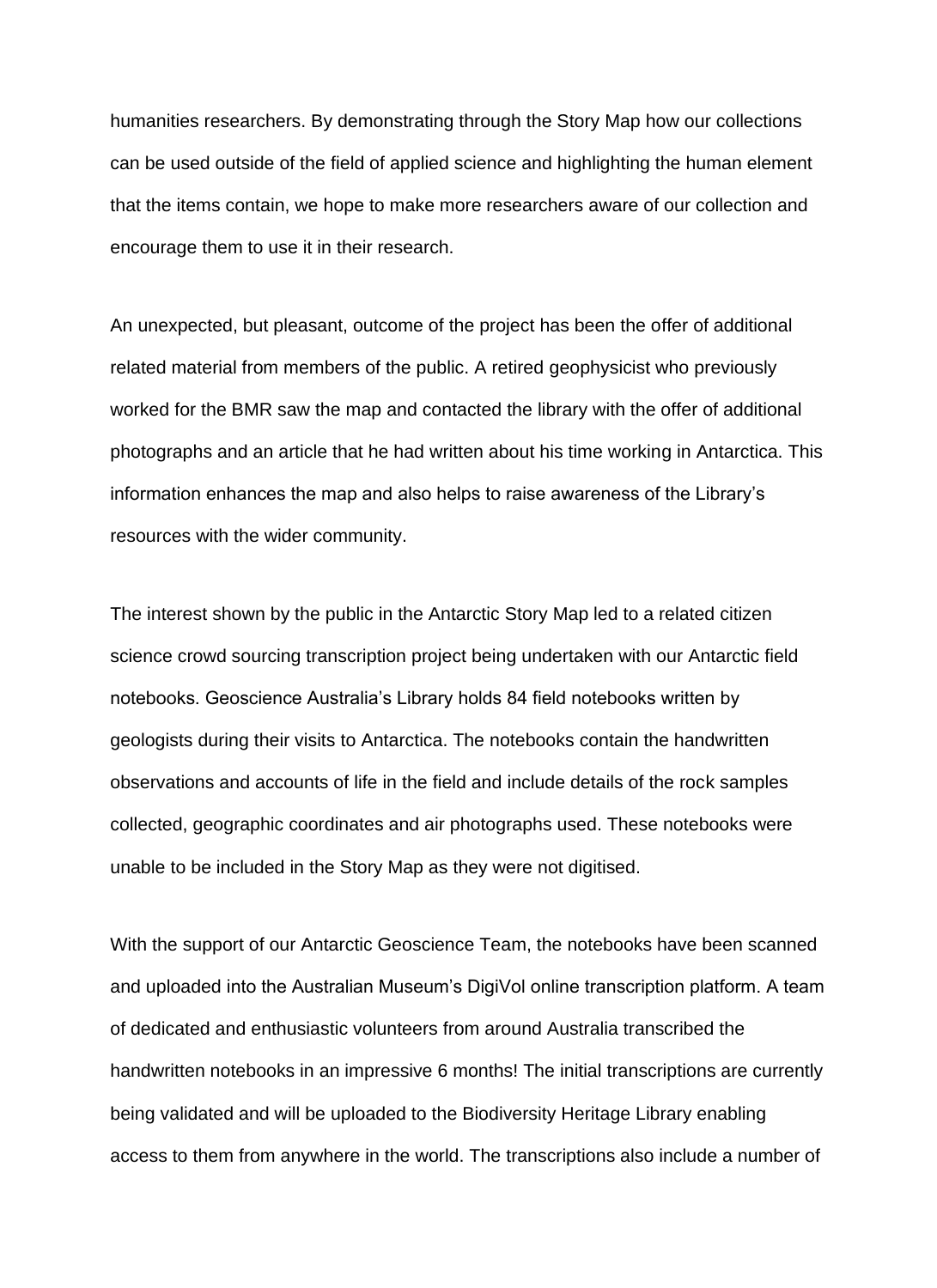Text Encoding Initiative (TEI) tags which will make it easier for Digital Humanities researchers to work with the content. The field notebooks digitisation and transcription is the first step in a larger project to digitise and link a range of related items from the library's wider collection as well as collections such as the rock samples and thin sections held by other areas of our organisation.

## **Conclusion**

Digital Humanities tools provide libraries with an opportunity to present their collections to the public in new and engaging ways. The creation of an interactive Story Map containing digitised items from our Library, images from the Geoscience Australia photographic collection and links to the Australian Antarctic Gazetteer was well received by the public. The map provides a platform through which the public can engage with items from our Library's collection in a visual manner woven around the narrative of a story. This interaction has led to members of the public visiting the Library to view Antarctic items and even contributing related items for inclusion in the map.

The success of the map has led to a digitisation and crowd sourcing transcription project of the Library's collection of Antarctic field notebooks with TEI tags. The transcriptions and tags help to open up our scientific collection to a wider variety of researchers, including Digital Humanities researchers, to access and reuse in new and unprecedented ways, adding value to our resources. Increased digitisation of library items for use with digital humanities tools will further facilitate access and discovery of collections, and extend the reach and impact of libraries to inspire, provoke curiosity, educate and encourage further exploration of our collections.